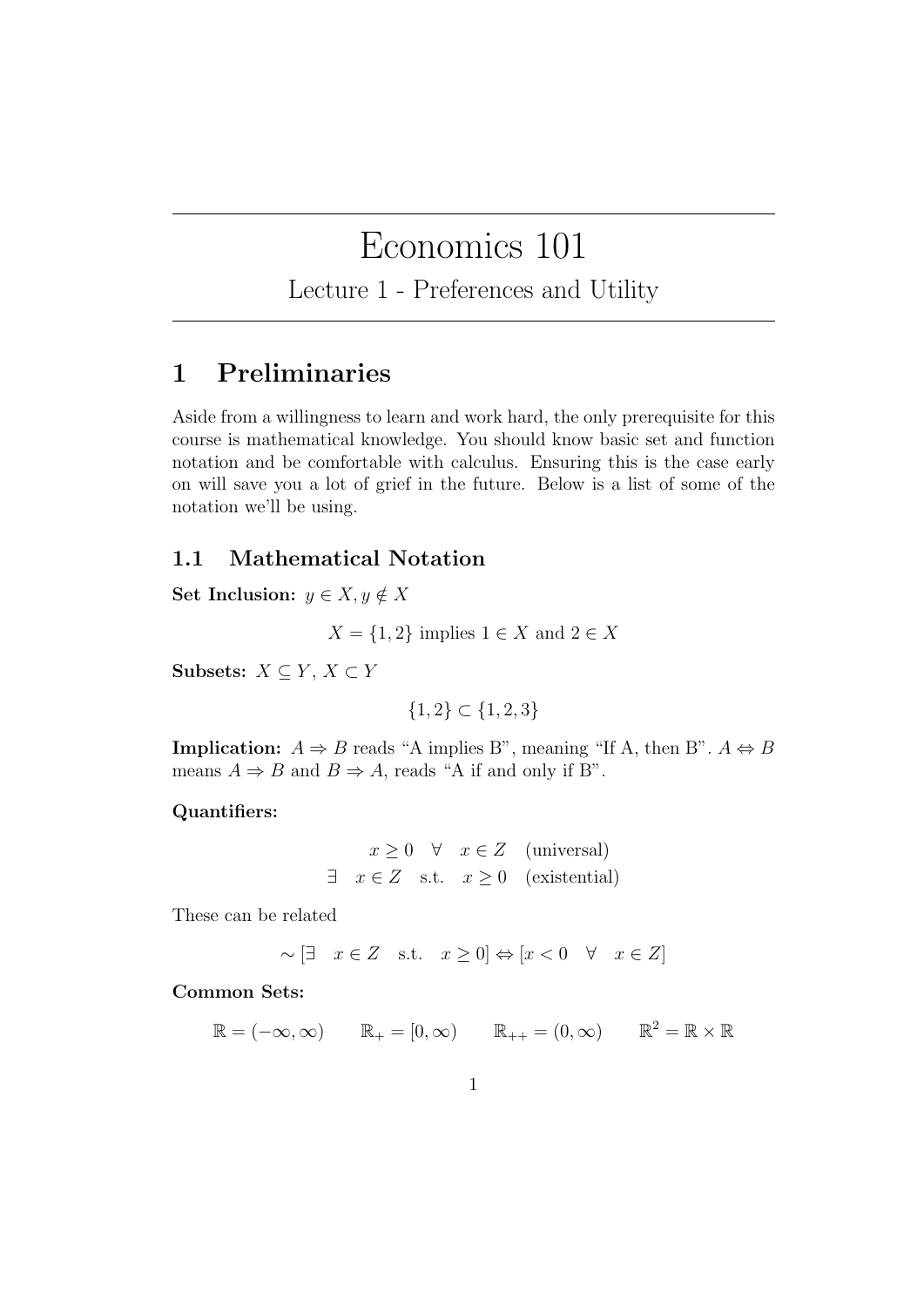**Calculus:** Partial derivative  $\frac{\partial}{\partial x}$ . Total derivative  $\frac{d}{dx}$ .

$$
\frac{\partial f}{\partial x} = \lim_{h \to 0} \left[ \frac{f(x+h) - f(x)}{h} \right]
$$

Vectors:  $x = (x_1, x_2)$  and  $y = (y_1, y_2)$ . Dot product (·):

$$
x\cdot y=x_1y_1+x_2y_2
$$

# 2 Preferences

Preferences are the foundational concept of microeconomics. They are descriptions of how people rank various outcomes relative to one another. Given preferences, we should be able to make statements about how people will act in particular situations. Of course, preferences cannot be directly observed, but by observing people's decisions, we should be able infer things about their preferences.

Consider a single economic agent. Let  $X$  be the set of possible outcomes. This is an exhaustive list of outcomes that could occur within the setting at hand. It might be various bundles of goods (e.g. one apple, two oranges), amounts of money, amounts of leisure time, etc.

**Preference Relation:** an ordering on  $X$ . For any two elements of  $X$ , it tells you which one is preferred by the agent.

Preferences relations can be thought of as subsets of  $X^2$ . Let  $R \subset X^2$  be a preference relation. We say that x is preferred to y if  $(x, y) \in R$ . Another way to express this is  $x \succeq y$ .

Weak Preference:  $x \succeq y$  means the agent weakly prefers x to y, that is he either strictly prefers  $x$  to  $y$  or is indifferent between the two.

**Strict Preference:**  $x \succ y$  means the agent strictly prefers x to y. Mathematically, we define this as  $x \succeq y$  and  $y \not\succeq x$ .

Indifference:  $x \sim y$  means the agent is indifferent between x and y. This is defined as  $x \succeq y$  and  $y \succeq x$ .

Notice that the fundamental object here is  $R$  which defines weak preferences. Strict preference and indifference are derived from these.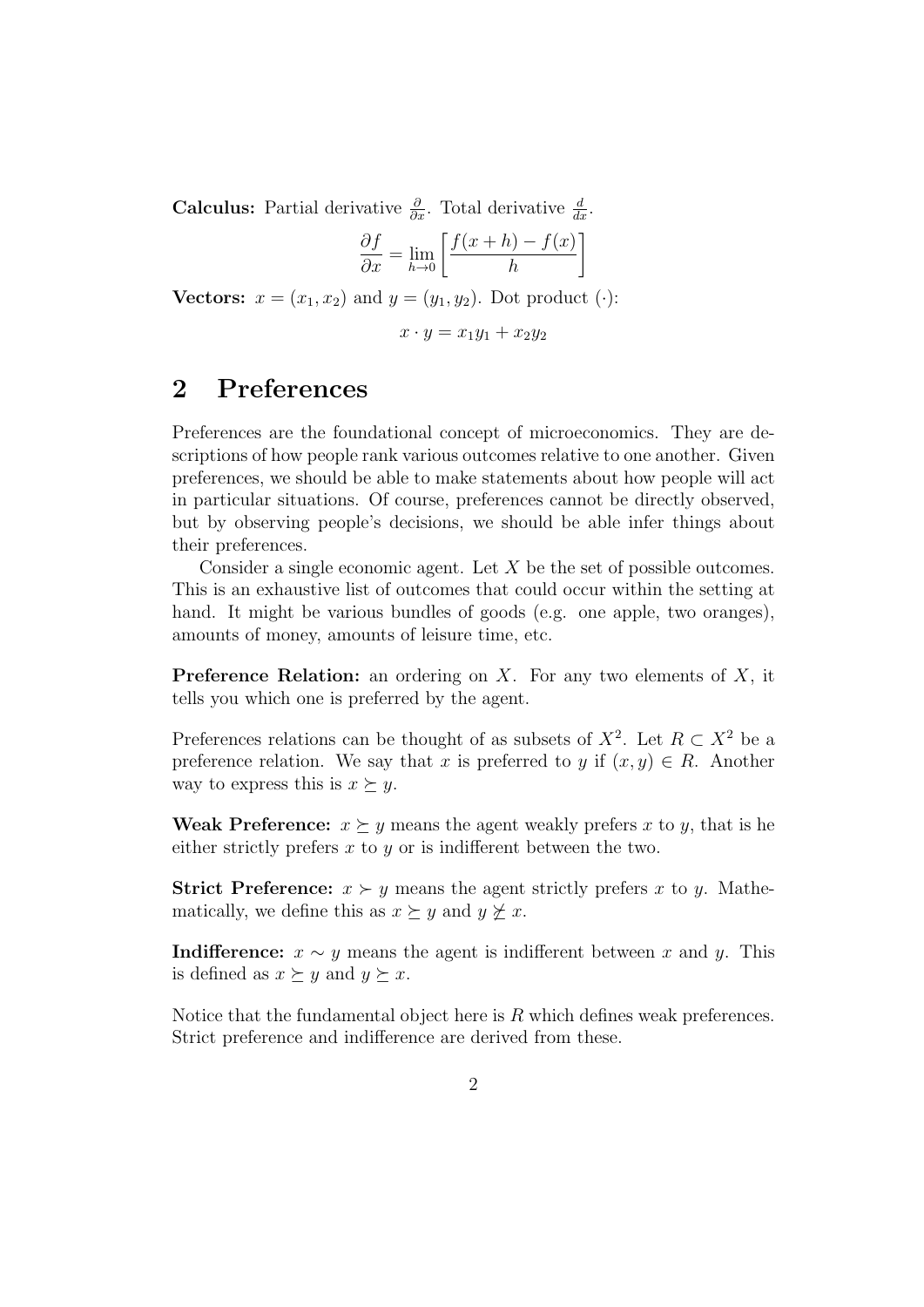#### 2.1 Properties

The following is a list of common properties of preference relations.

**Completeness:**  $\forall x, y$ , either  $x \succeq y$  or  $y \succeq x$ , or both.

Reflexivity:  $\forall x, x \succeq x (\Rightarrow x \sim x \text{ and } x \not\succ x)$ 

**Transitivity:**  $\forall x, y, z, [x \succeq y \text{ and } y \succeq z] \Rightarrow x \succeq z$ 

Anti-Symmetry (Strictness):  $\forall x, y \ (x \neq y), \ x \succeq y \Rightarrow y \not\succeq x$ 

The first three properties are quite reasonable to expect in the wild, and will be assumed throughout the class. The final one will in general not hold.

**Example 1.** Let  $X$  be a set composed of different models of car

 $X = \{Elantra, Prius, Tesla, Aztec\}$ 

Suppose the preference relation  $R$  ranks them as

$$
\begin{array}{c}\n\text{R} \\
\hline\n\text{Tesla} \\
\text{Prius - Elantra} \\
\text{Aztec}\n\end{array}
$$

Notice that in order to write preferences in table form, as above, we need them to be complete and transitive. In terms of set notation, we have

$$
R = \{ (T, T), (T, P), (T, E), (T, A), (P, P), (P, E), (P, A), (E, E), (E, P), (E, A), (A, A) \}
$$

Regarding  $\succeq$ , we can say by construction

$$
x \succeq y \quad \forall (x, y) \in R
$$

We can also say the following about strict preferences:  $T > P$ ,  $T > E$ ,  $T \succ A, P \succ A, E \succ A$ . And finally for indifference,  $P \sim E$ .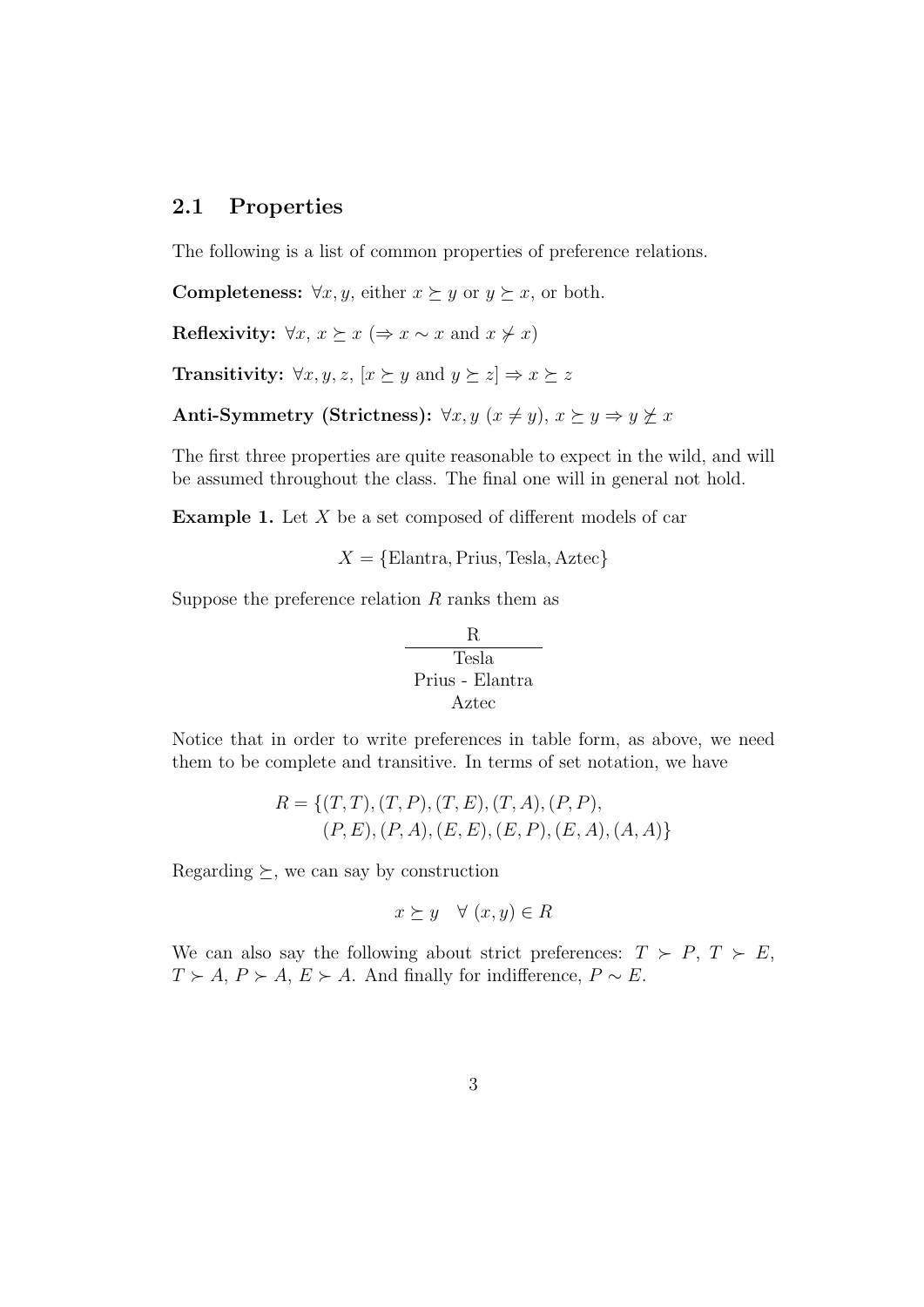## 2.2 Derived Sets

Given a preference relation, we can define the following sets

Weakly Preferred Set:

$$
WP(x) = \{ y \in X \big| y \succeq x \}
$$

Weakly Dominated Set:

$$
WD(x) = \{ y \in X \big| x \succeq y \}
$$

Indifference Set:

$$
I(x) = \{ y \in X | y \sim x \} = WP(x) \cap WD(x)
$$

In addition, we can define strictly preferred sets and strictly dominated sets. Notice that we can also relate these sets to the properties of preference relations listed above. For instance reflexivity implies  $x \in WP(x)$ , while completeness implies that for any  $x, y \in X$ ,  $y \in WP(x) \cup WD(x)$ .

## 2.3 Continuity

Much like functions, we can speak of preferences being continuous. We will see in a little bit that this is intricately related to expressing preferences using utility functions.

**Continuity:** A preference relation  $R \geq$  is continuous if, given a sequence  ${x^n}_{n=1}$  with  $x^n \to x$  and  $x^n \succeq y \forall n$ , then  $x \succeq y$ .

In words, this means that if you weakly prefer points that are very close to x to y, then you should also weakly prefer x to y. For finite X, this is automatically true. Things get more interesting when we move to the real numbers.

**Example 2.** Let  $X = [0, 1]$ . Suppose R is defined so that

 $x \succ y \Leftrightarrow x \gt y$ 

This satisfies all of the properties listed above. In addition, it is continuous, since the inequality is preserved in limits.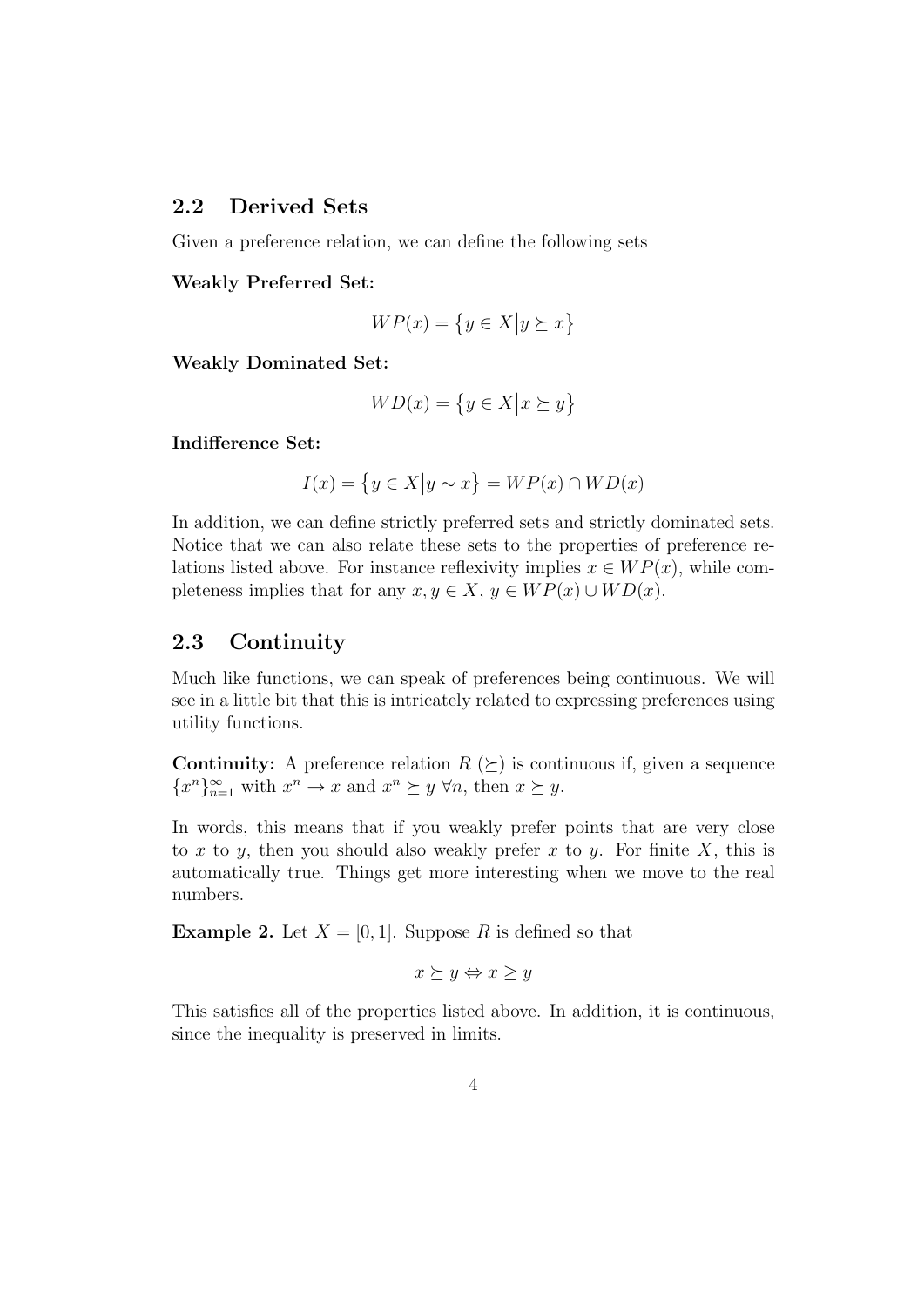**Example 3.** Again assume  $X = [0, 1]$ . This time Let R be defined by

$$
x \succeq y \Leftrightarrow [x \ge y \text{ and } x \ne 1/2]
$$
  
 $x \succeq 1/2 \forall x \in X$ 

In this case, assume that  $x = 1/2$  and  $y = 1/4$ . Consider the sequence  $x^n =$  $1/2 + 1/2n$ . This satisfies the premise that  $x^n \to x$  and  $x^n \succeq y$  for all n. However,  $x \not\geq y$ , so these preferences are not continuous.

# 3 Utility Functions

We still have the set of possible outcomes  $X$ , but now we have a function  $u: X \to \mathbb{R}$  that ranks the choices in X. A utility function works much like a preferences relation. However, we shall see that they are not equivalent.

**Representation:** A utility function u represents  $R \geq$  if

$$
u(x) \ge u(y) \Leftrightarrow x \succeq y \qquad \forall \ x, y \in X
$$

Any utility function can be represented by a preference relation. Simply define the preference relation according to the above formula. Furthermore, said relation will be complete and transitive. On the other hand, not every preference relation can be represented by a utility function. The following theorem sheds some light on the situation.

**Theorem 1** (Debreu). A preference relation admits a utility function representation if it is complete, transitive, and continuous.

Notice that there are discontinuous preference relations that admit a utility representation, such as Example 3 above. In other words, this is only a sufficient condition, not a necessary condition.

**Example 4.** Let  $X = \{1, 2, 3\}$ . Define a preference relation by

$$
R = \{(1, 2), (2, 3), (3, 1)\}
$$

In other words  $1 \succ 2$ ,  $2 \succ 3$ , and  $3 \succ 1$ . Let u be a utility function that represents R, with  $u(1) = a$ ,  $u(2) = b$ , and  $u(3) = c$ . From the above, we can conclude  $a > b$ ,  $b > c$ , and  $c > a$ , which implies  $a > a$ . This is a contradiction, so it must be that there is no such  $u$ .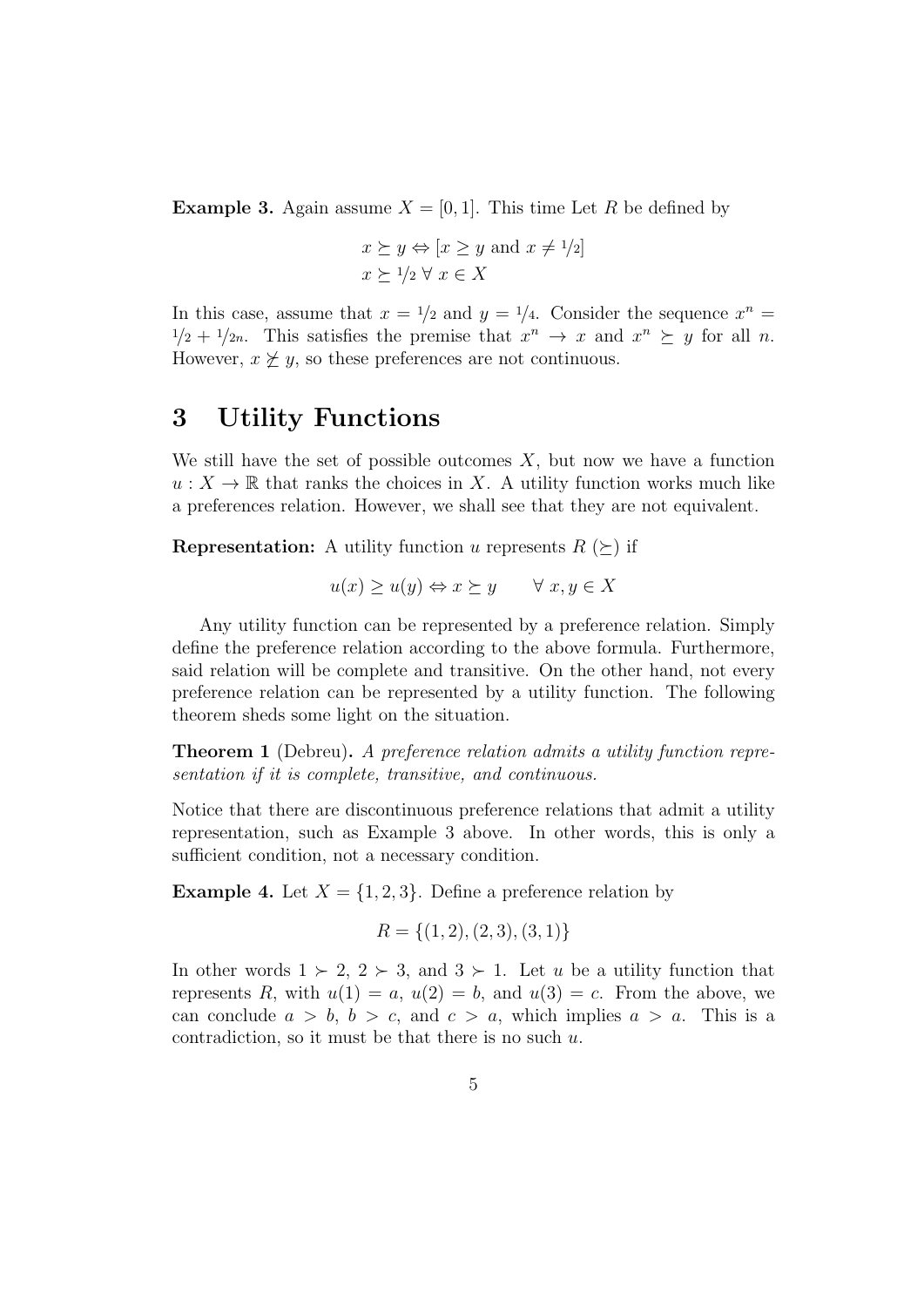**Example 5.** Let  $X = \begin{bmatrix} 0, 1 \end{bmatrix}^2$ . Define what are called Lexicographic preferences according to

$$
x \succeq y \Leftrightarrow x_1 \ge y_1
$$
 or  $[x_1 = y_1 \text{ and } x_2 \ge y_2] \quad \forall x, y \in X$ 

They are so called because the ordering over points in  $X$  is that of words in a dictionary: sort by the first number and use the second number in case of a tie.

These preferences can be considered pathological. There is no amount of good 1 that the agent is willing to give up for any amount of good 2. We can verify that these are complete, transitive, and strict. However, they are not continuous. To see this, consider the sequence

$$
x^n = (1/2 + 1/2n, 1/2) \rightarrow (1/2, 1/2) = x
$$

Let  $y = (1/2, 3/4)$ . For all n, we have  $x^n \succeq y$ . However,  $x \not\succeq y$ , so these preferences cannot be continuous.

#### 3.1 Properties

Utility functions are invariant under increasing transformations. Suppose we define a new utility function  $w(x) = g(u(x))$ , and g is increasing. Then

$$
w(x) \ge w(y) \iff g(u(x)) \ge g(u(y)) \iff u(x) \ge u(y)
$$

So  $w$  and  $u$  represent the same preferences. What this means is that, as a matter of philosophical interpretation, we treat utility functions as ordinal rather than cardinal. That is, only the relative ranking of two choices is important, not the magnitude of their utility difference. An implication of this stance is that interpersonal utility comparisons are meaningless, since each individual's utility can be scaled arbitrarily.

The following is a list of commonly discussed properties of utility functions. They apply for general  $X$ , however, for most of the class we will restrict attention to  $\mathbb{R}^N_+$  or subsets thereof.

**Increasingness:** For all  $x, y \in X$  with  $x > y$ 

$$
u(x) \ge u(y)
$$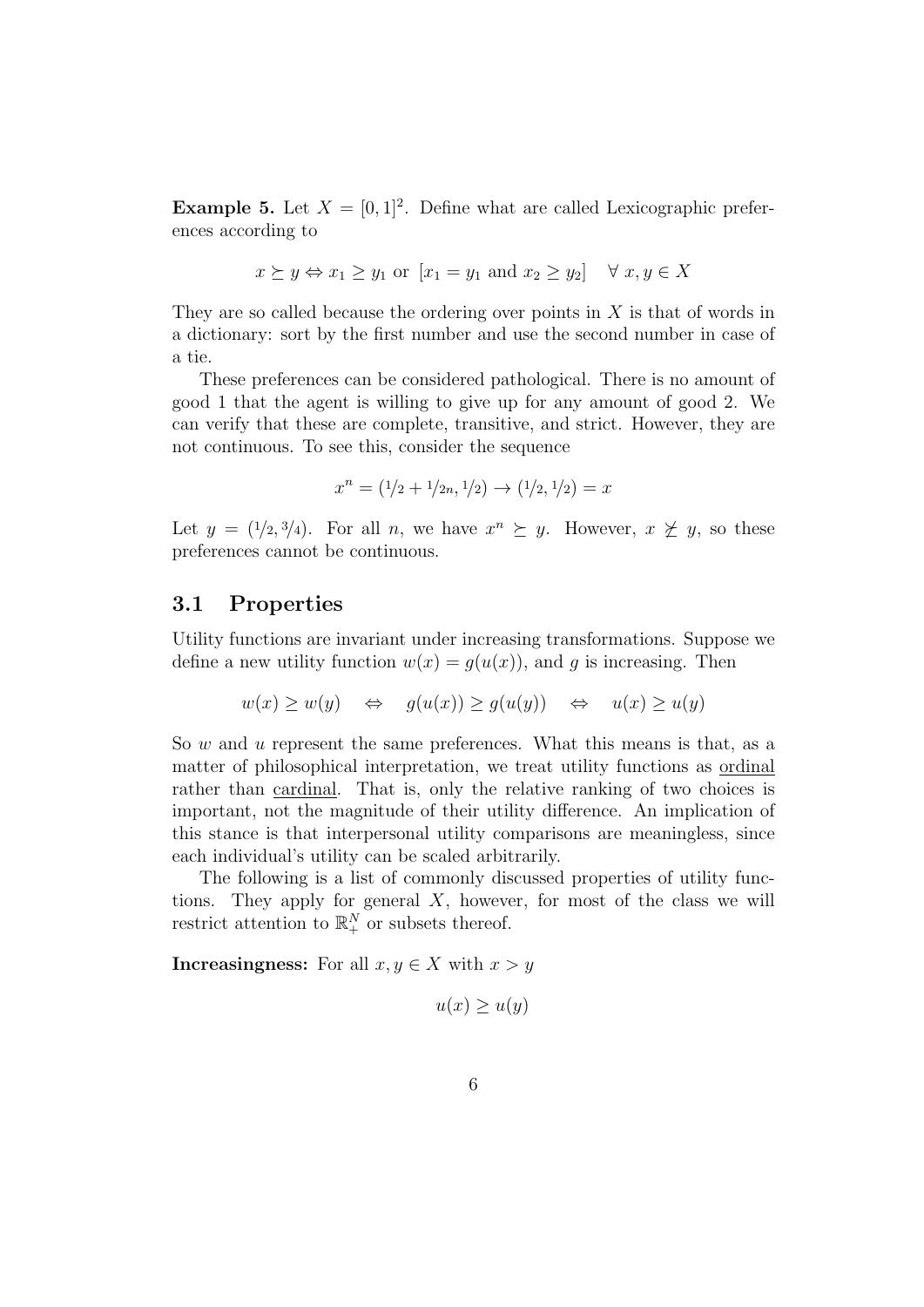**Concavity:** For all  $x, y \in X$  and  $\theta \in [0, 1]$  where  $z^{\theta} = \theta x + (1 - \theta)y$ 

$$
u(z^{\theta}) \ge \theta u(x) + (1 - \theta)u(y)
$$

Quasi-concavity: For all  $x, y \in X$  and  $\theta \in [0, 1]$  where  $z^{\theta} = \theta x + (1 - \theta)y$ 

$$
u(z^{\theta}) \ge \min\{u(x), u(y)\}\
$$

Each of these also has a strict counterpart, where the final inequality is strict rather than weak. Notice that concavity implies quasi-concavity since

$$
u(z^{\theta}) \ge \theta u(x) + (1 - \theta)u(y) \ge \min\{u(x), u(y)\}\
$$

As with preferences, we can define sets based on the relative ranking of various elements of  $X$ . Along those lines, we have

Upper Contour Set:

$$
UC(x|u) = \{ y \in X | u(y) \ge u(x) \}
$$

Lower Contour Set:

$$
UC(x|u) = \{ y \in X | u(y) \le u(x) \}
$$

Indifference Set:

$$
UC(x|u) = \{ y \in X | u(y) = u(x) \}
$$

We can relate to the sets to properties of utility functions. For instance, if utility is strictly increasing, the indifference sets are curves, rather than sets of positive volume. In such a case, these curves also cannot cross. See if you can depict a proof of this.

**Fact.** A utility function u is quasi-concave if and only if  $UC(x|u)$  is a convex set for all x. That is, for all  $y, w \in UC(x|u)$  and all  $\theta \in [0, 1]$ 

$$
\theta y + (1 - \theta)w \in UC(x|u)
$$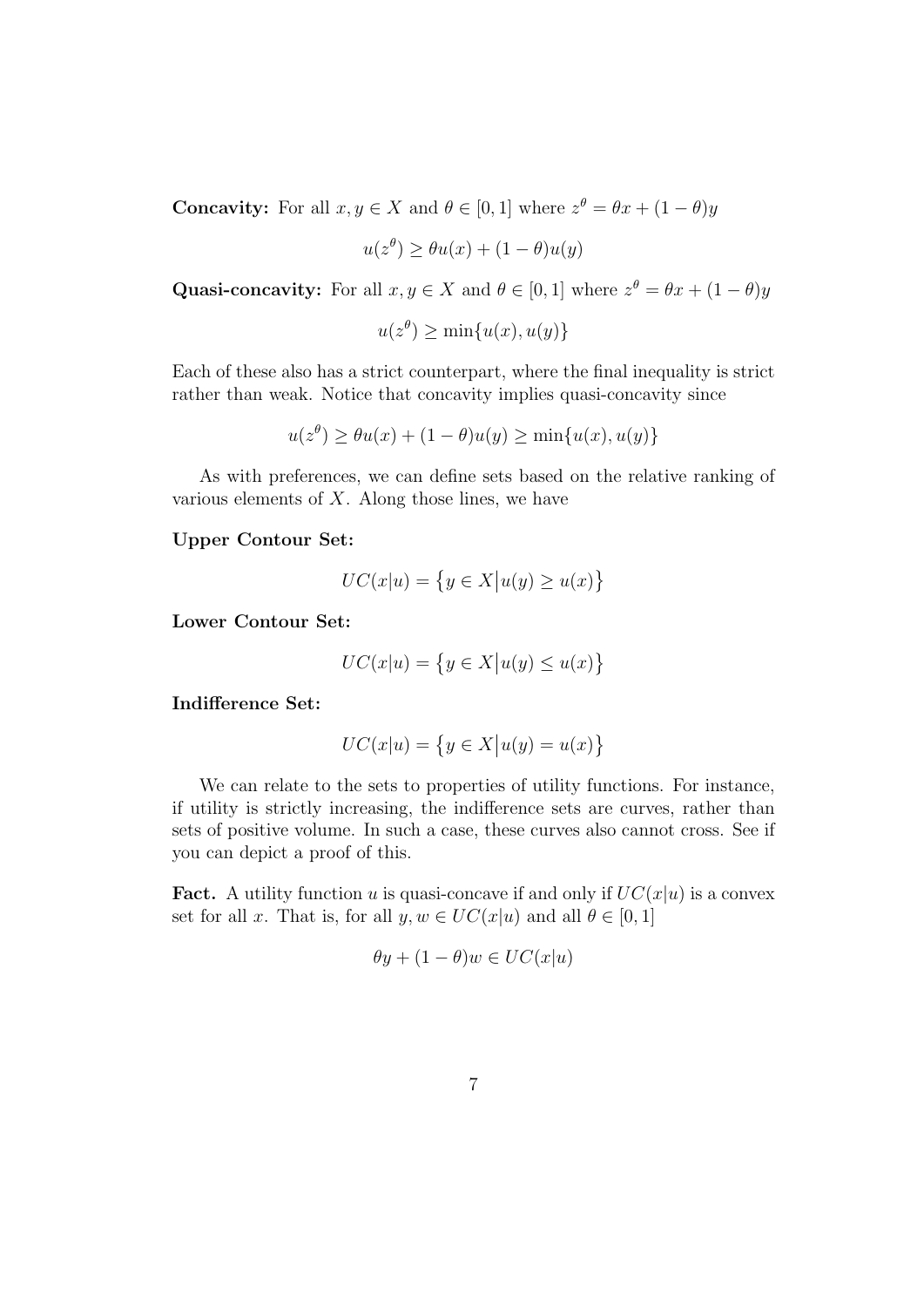### 3.2 Common Functional Forms

All of the following commonly used utility functions are defined over  $X = \mathbb{R}^2_+$ . Try to imagine what the indifference curves will look like for all of these.

Cobb-Douglas: This utility function is extremely common. It is given according to

$$
u(x,y) = x^{\alpha}y^{1-\alpha}
$$

where  $\alpha \in (0,1)$ . We can also, without loss of generality, express it under the transformation

$$
w(x, y) = \log u(x, y) = \alpha \log(x) + (1 - \alpha) \log(y)
$$

This has the advantage of being easier to work with.

Quasi-linear: Utility function given according to

$$
u(x, y) = x + v(y)
$$

for some function v. We can think of x as "cash" to be spent on lots of other goods that we don't model.

Satiated: Given according to

$$
u(x, y) = -(x - x_0)^2 - (y - y_0)^2
$$

We call  $(x_0, y_0)$  the agent's "bliss point," as it gives higher utility than any other point. Notice that this is concave, but not increasing.

Leontieff: Given by

$$
u(x,y) = \min\{ax, by\}
$$

for some  $a > 0$  and  $b > 0$ . Here, x and y are called perfect compliments, since they only yield utility when they are consumed in the proper proportion. One example is left-shoes and right-shoes. A less contrived one would be coffee and cream, where  $a/b$  represents a person's ideal ratio.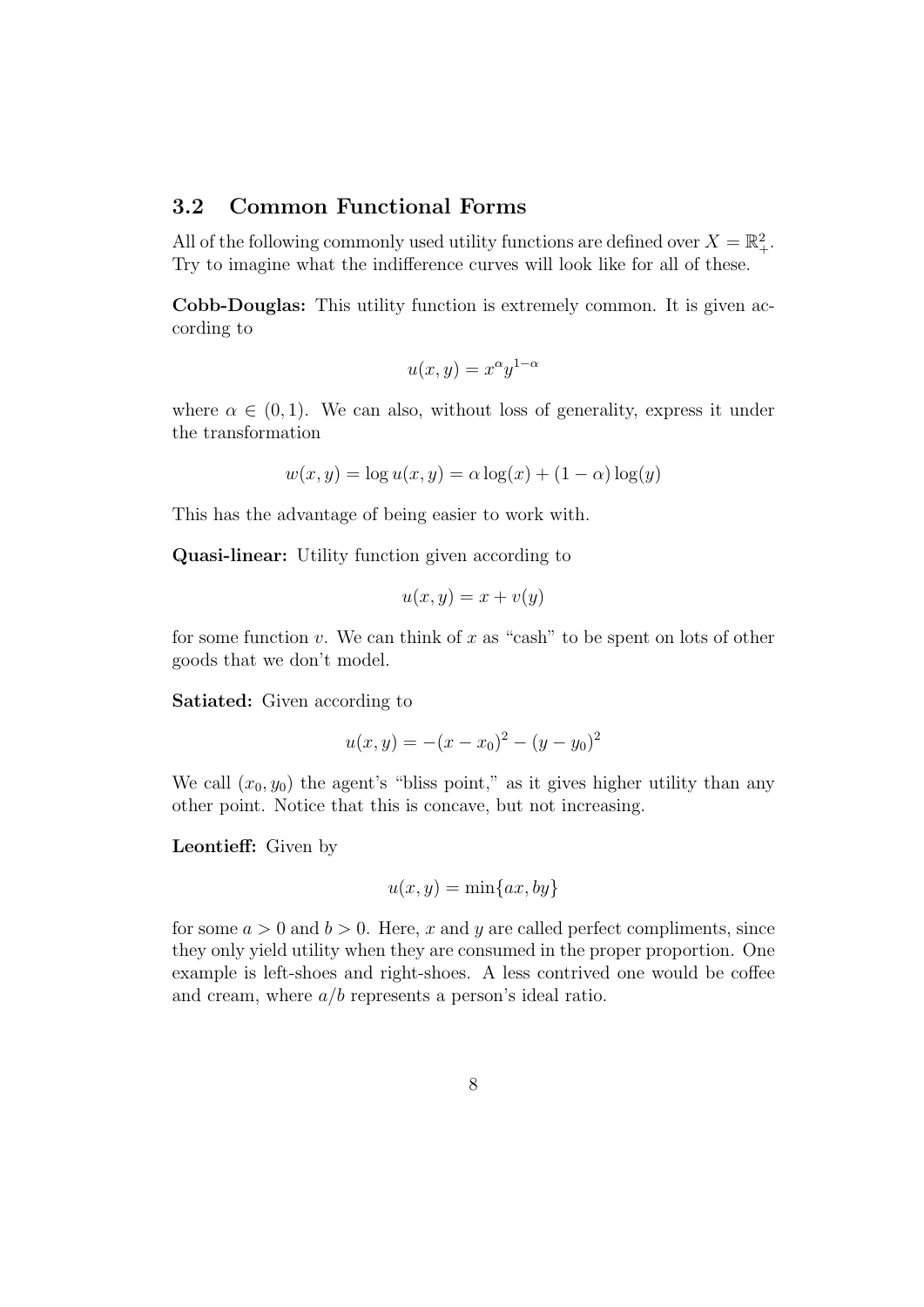### 3.3 Debreu's Theorem Revisited

We can argue the correctness of Debreu's Theorem visually using indifference curves. Here, we assume that utility is increasing. Consider some point a in X. By assumption, there must be a point b on the identity line with  $a \succ b$ and a point c on the identity line with  $c \succ a$ .

By continuity, there must be some point  $d$  on the identity line such that  $a \sim d$ . By increasingness, the identity line must be split contiguously between points which are preferred to  $a$  and points that  $a$  is preferred to. On the boundary we must find d.

Since d is on the identity line, it must be of the form  $d = (x, x)$ . So let our proposed utility function assign utility x to point a. This function must represent the preferences in question. If there were points  $w$  and  $z$  such that  $w \succ z$  and  $u(w) < u(z)$ , this would imply that two indifference curves had crossed, which we showed earlier is impossible.

### 3.4 The Derivative of Utility

For much of the class, we'll be assuming  $X = \mathbb{R}^N_+$ . Each dimension  $x_i$  of an element of the choice set  $x \in X$  represents a quantity of a good, and the entire vector is called a bundle of goods.

Marginal utility = derivative of utility. It's not deep.

When we start studying optimization in exchange economies, the derivative of utility will start being important. However, the derivative of utility still suffers from the lack of a canonical scale. To get around this, we can consider the ratio between the derivative of utility with respect to two goods. We'll use the notation  $u_i(x) = \frac{\partial u(x)}{\partial x_i}$  to denote derivatives.

Marginal Rate of Substitution (MRS): The ratio of marginal utilities between two goods. For  $i, j \in \{1, \ldots, N\}$ 

$$
MRS_{ij}(x|u) = -\frac{u_i(x)}{u_j(x)}
$$

Notice that the derivatives and the MRS itself are functions of  $x$ . This measure has the advantage of being invariant to monotonic transformation of utility. We'll show this in a little bit.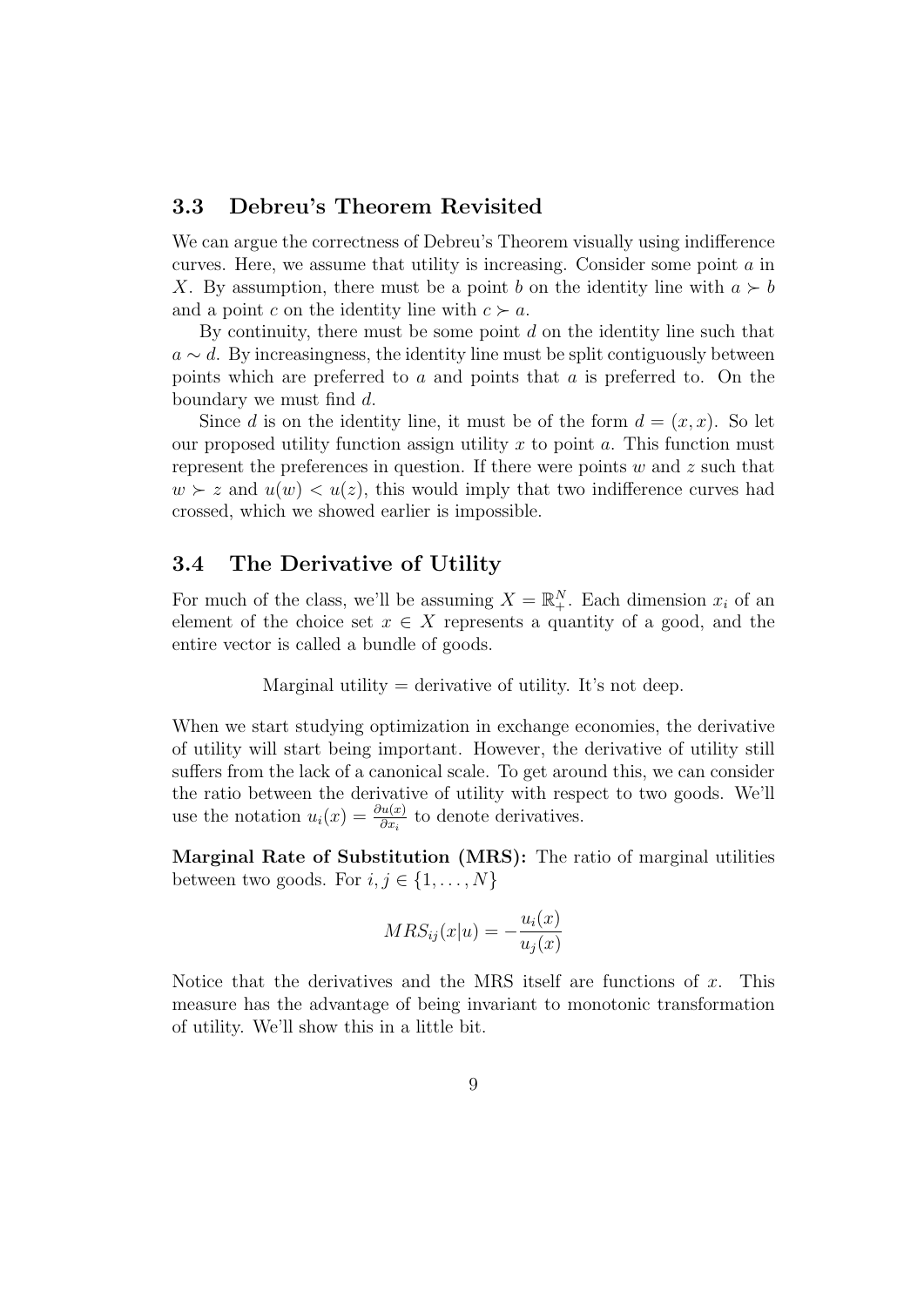First, let's interpret the MRS. Locally, the MRS can be viewed as the amount of good  $i$  you must give me in exchange for one unit of good  $j$ in order to keep me indifferent. Take some achievable utility level  $\overline{u}$ . Under reasonable assumptions, for any value of  $x_i$ , there should be an  $x_j$  that makes my utility equal to  $\overline{u}$ . Let this be the function  $x_j(x_i|\overline{u})$ . For any  $x_i$ , it satisfies

$$
u(x_i, x_j(x_i|\overline{u})) = \overline{u}
$$

Since the left side of the above equation is constant over  $x_i$ , its derivative should be zero

$$
u_i(x) + u_j(x) \cdot \frac{\partial x_j}{\partial x_i} = 0
$$

Rearranging yields

$$
\frac{\partial x_j}{\partial x_i} = -\frac{u_i(x)}{u_j(x)} = MRS_{ij}(x|u)
$$

Now, the graph of this function  $x_j(x_i|\overline{u})$  is actually just an indifference curve. It yields the set of points that give one exactly  $\overline{u}$  utility. So it turns out that the MRS at x is the slope of the indifference curve passing through  $x$ .

As mentioned earlier, the MRS is invariant to increasing transformation of utility. Let  $w(x) = g(u(x))$ , where g is an increasing function. Then

$$
MRS_{ij}(x|w) = -\frac{w_i(x)}{w_j(x)} = -\frac{g'(u(x)) \cdot u_i(x)}{g'(u(x)) \cdot u_j(x)} = -\frac{u_i(x)}{u_j(x)} = MRS_{ij}(x|u)
$$

So the MRS is indeed a robust measure of how an agent values two goods relative to one another. Strictly speaking, understanding the MRS is not essential accomplishing what we'll be doing in the coming lectures, but it may provide some intuition.

Example 6. Suppose your utility is linear

$$
u(x, y) = ax + by
$$

Then the MRS is simply

$$
MRS(x, y) = -\frac{u_x}{u_y} = -\frac{a}{b}
$$

So when utility is linear, the MRS is constant. In general, the MRS will not be constant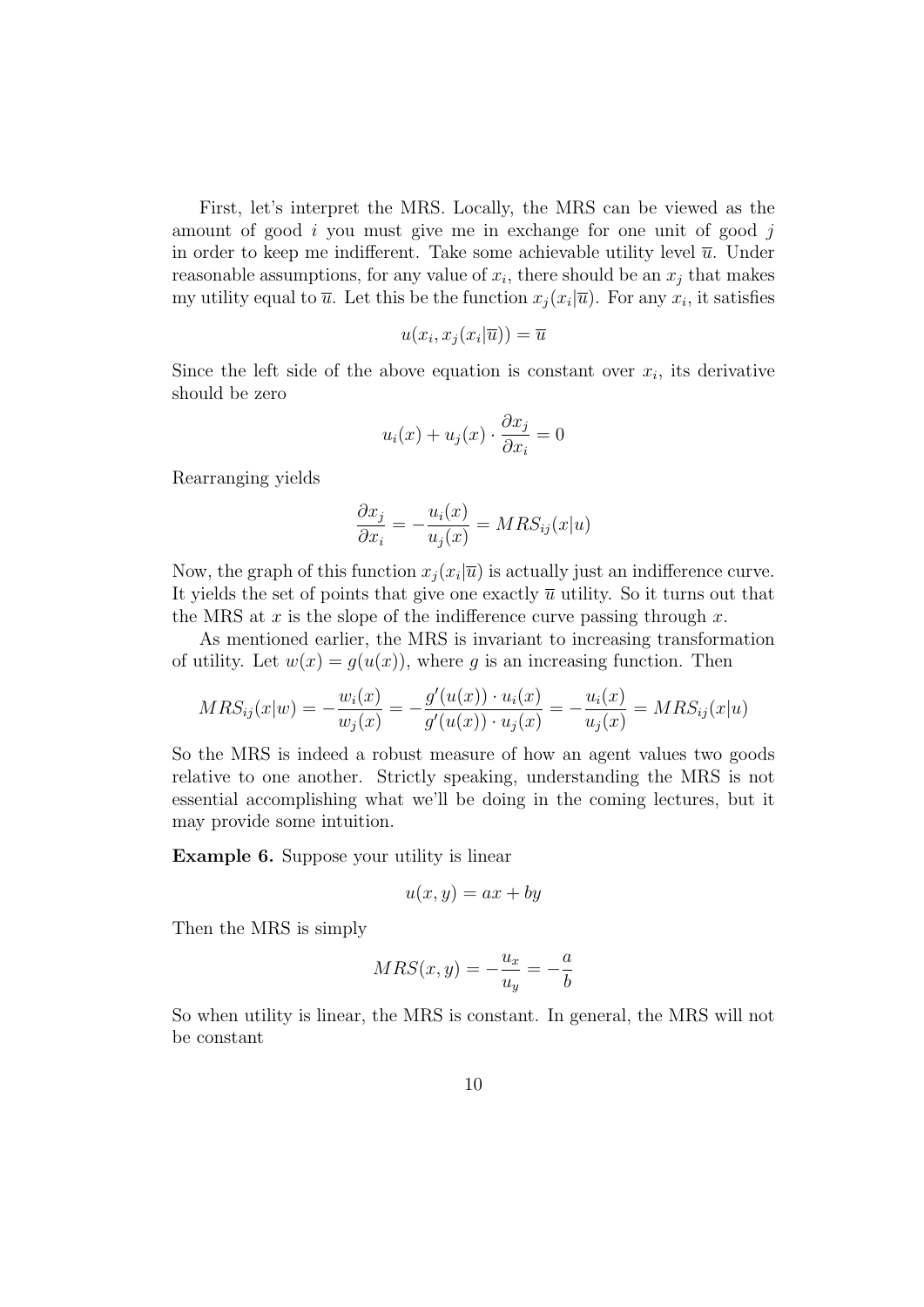Example 7. Now let utility be

$$
u(x,y) = \sqrt{x} + \sqrt{y}
$$

The MRS is now

$$
MRS(x, y) = -\frac{u_x}{u_y} = -\frac{\frac{1}{2\sqrt{x}}}{\frac{1}{2\sqrt{y}}} = -\sqrt{\frac{y}{x}}
$$

So as your consumption of x approaches zero, the amount of y needed to compensate for one unit of lost  $x$  goes to infinity. This could be the case, for instance, if  $x$  and  $y$  were food and water.

#### 3.5 Concavity

You should know by now that if u is increasing, then  $u_i \geq 0$  for all i, and similarly when strict. But what about the second derivative? Here we extend notation to include  $u_{ii} = \frac{\partial^2 u}{\partial x^2}$  $\frac{\partial^2 u}{\partial x_i^2}$ .

**Proposition 1.** If u is concave, then  $u_{ii} \leq 0$ .

Proof. We'll prove this in one dimension. Consider two arbitrary points  $x, y \in X$ . By concavity

$$
u(\theta x + (1 - \theta)y) \ge \theta u(x) + (1 - \theta)u(y)
$$
  
\n
$$
\Rightarrow u(y + \theta(x - y)) - u(y) \ge \theta(u(x) - u(y))
$$
  
\n
$$
\Rightarrow \left[ \frac{u(y + \theta(x - y)) - u(y)}{\theta(x - y)} \right] (x - y) \ge u(x) - u(y)
$$

Taking the limit as  $\theta \to 0$  yields

$$
u'(y)(x - y) \ge u(x) - u(y)
$$

Noting that we could have done the same things with the roles of  $x$  and  $y$ reversed, we also have

$$
u'(x)(y-x) \ge u(y) - u(x)
$$